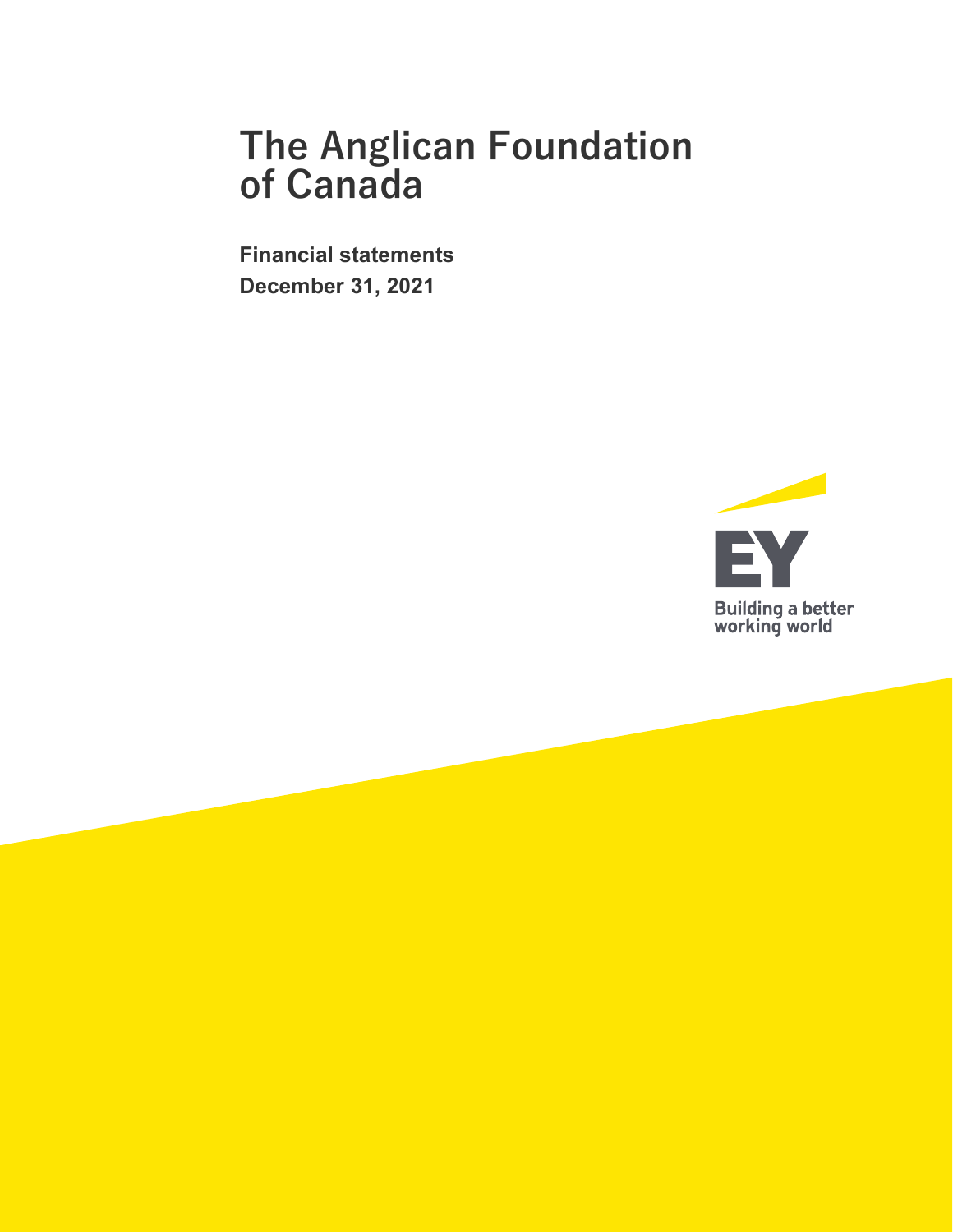## **Independent auditor's report**

## To the Members of **The Anglican Foundation of Canada**

### **Opinion**

We have audited the financial statements of **The Anglican Foundation of Canada** [the "Foundation"], which comprise the balance sheet as at December 31, 2021, and the statement of operations and changes in fund balances and statement of cash flows for the year then ended, and notes to the financial statements, including a summary of significant accounting policies.

In our opinion, the accompanying financial statements present fairly, in all material respects, the financial position of the Foundation as at December 31, 2021, and its results of operations and its cash flows for the year then ended in accordance with Canadian accounting standards for not-for-profit organizations.

#### **Basis for opinion**

We conducted our audit in accordance with Canadian generally accepted auditing standards. Our responsibilities under those standards are further described in the *Auditor's responsibilities for the audit of the financial statements*  section of our report. We are independent of the Foundation in accordance with the ethical requirements that are relevant to our audit of the financial statements in Canada, and we have fulfilled our other ethical responsibilities in accordance with these requirements. We believe that the audit evidence we have obtained is sufficient and appropriate to provide a basis for our opinion.

#### **Other information**

Management is responsible for the other information. The other information comprises the information included in the Annual Report, but does not include the financial statements and our auditor's report thereon.

Our opinion on the financial statements does not cover the other information and we do not express any form of assurance conclusion thereon.

In connection with our audit of the financial statements, our responsibility is to read the other information, and in doing so, consider whether the other information is materially inconsistent with the financial statements or our knowledge obtained in the audit or otherwise appears to be materially misstated.

We obtained the Annual Report prior to the date of this auditor's report. If, based on the work we have performed, we conclude that there is a material misstatement of this other information, we are required to report that fact in this auditor's report. We have nothing to report in this regard.

#### **Responsibilities of management and those charged with governance for the financial statements**

Management is responsible for the preparation and fair presentation of the financial statements in accordance with Canadian accounting standards for not-for-profit organizations, and for such internal control as management determines is necessary to enable the preparation of financial statements that are free from material misstatement, whether due to fraud or error.

In preparing the financial statements, management is responsible for assessing the Foundation's ability to continue as a going concern, disclosing, as applicable, matters related to going concern and using the going concern basis of accounting unless management either intends to liquidate the Foundation or to cease operations, or has no realistic alternative but to do so.

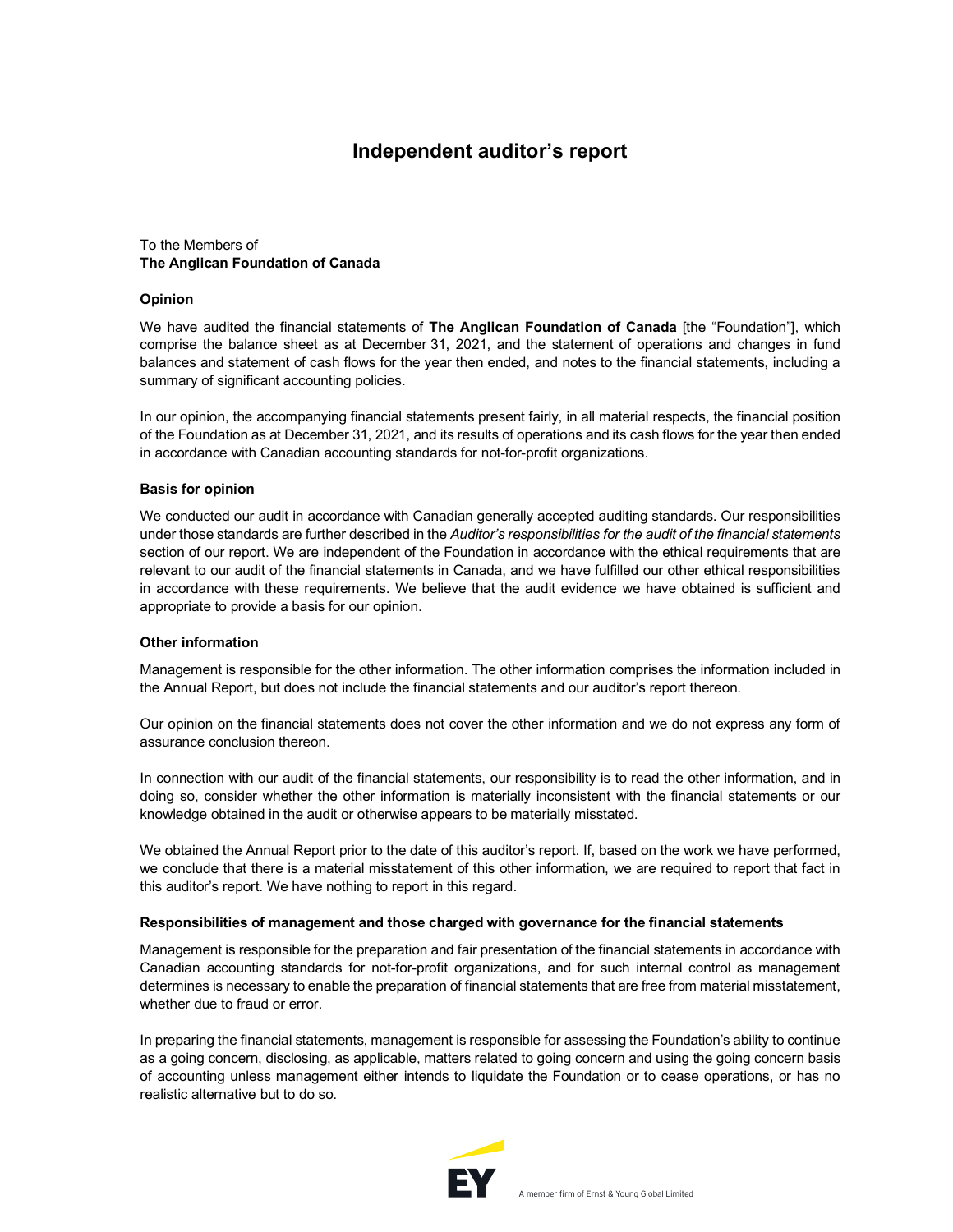Those charged with governance are responsible for overseeing the Foundation's financial reporting process.

 $-2-$ 

#### **Auditor's responsibilities for the audit of the financial statements**

Our objectives are to obtain reasonable assurance about whether the financial statements as a whole are free from material misstatement, whether due to fraud or error, and to issue an auditor's report that includes our opinion. Reasonable assurance is a high level of assurance, but is not a guarantee that an audit conducted in accordance with Canadian generally accepted auditing standards will always detect a material misstatement when it exists. Misstatements can arise from fraud or error and are considered material if, individually or in the aggregate, they could reasonably be expected to influence the economic decisions of users taken on the basis of these financial statements.

As part of an audit in accordance with Canadian generally accepted auditing standards, we exercise professional judgment and maintain professional skepticism throughout the audit. We also:

- Identify and assess the risks of material misstatement of the financial statements, whether due to fraud or error, design and perform audit procedures responsive to those risks, and obtain audit evidence that is sufficient and appropriate to provide a basis for our opinion. The risk of not detecting a material misstatement resulting from fraud is higher than for one resulting from error, as fraud may involve collusion, forgery, intentional omissions, misrepresentations, or the override of internal control.
- Obtain an understanding of internal control relevant to the audit in order to design audit procedures that are appropriate in the circumstances, but not for the purpose of expressing an opinion on the effectiveness of the Foundation's internal control.
- Evaluate the appropriateness of accounting policies used and the reasonableness of accounting estimates and related disclosures made by management.
- Conclude on the appropriateness of management's use of the going concern basis of accounting and, based on the audit evidence obtained, whether a material uncertainty exists related to events or conditions that may cast significant doubt on the Foundation's ability to continue as a going concern. If we conclude that a material uncertainty exists, we are required to draw attention in our auditor's report to the related disclosures in the financial statements or, if such disclosures are inadequate, to modify our opinion. Our conclusions are based on the audit evidence obtained up to the date of our auditor's report. However, future events or conditions may cause the Foundation to cease to continue as a going concern.
- Evaluate the overall presentation, structure and content of the financial statements, including the disclosures, and whether the financial statements represent the underlying transactions and events in a manner that achieves fair presentation.

We communicate with those charged with governance regarding, among other matters, the planned scope and timing of the audit and significant audit findings, including any significant deficiencies in internal control that we identify during our audit.

Ernet + Young LLP

**Chartered Professional Accountants** Licensed Public Accountants



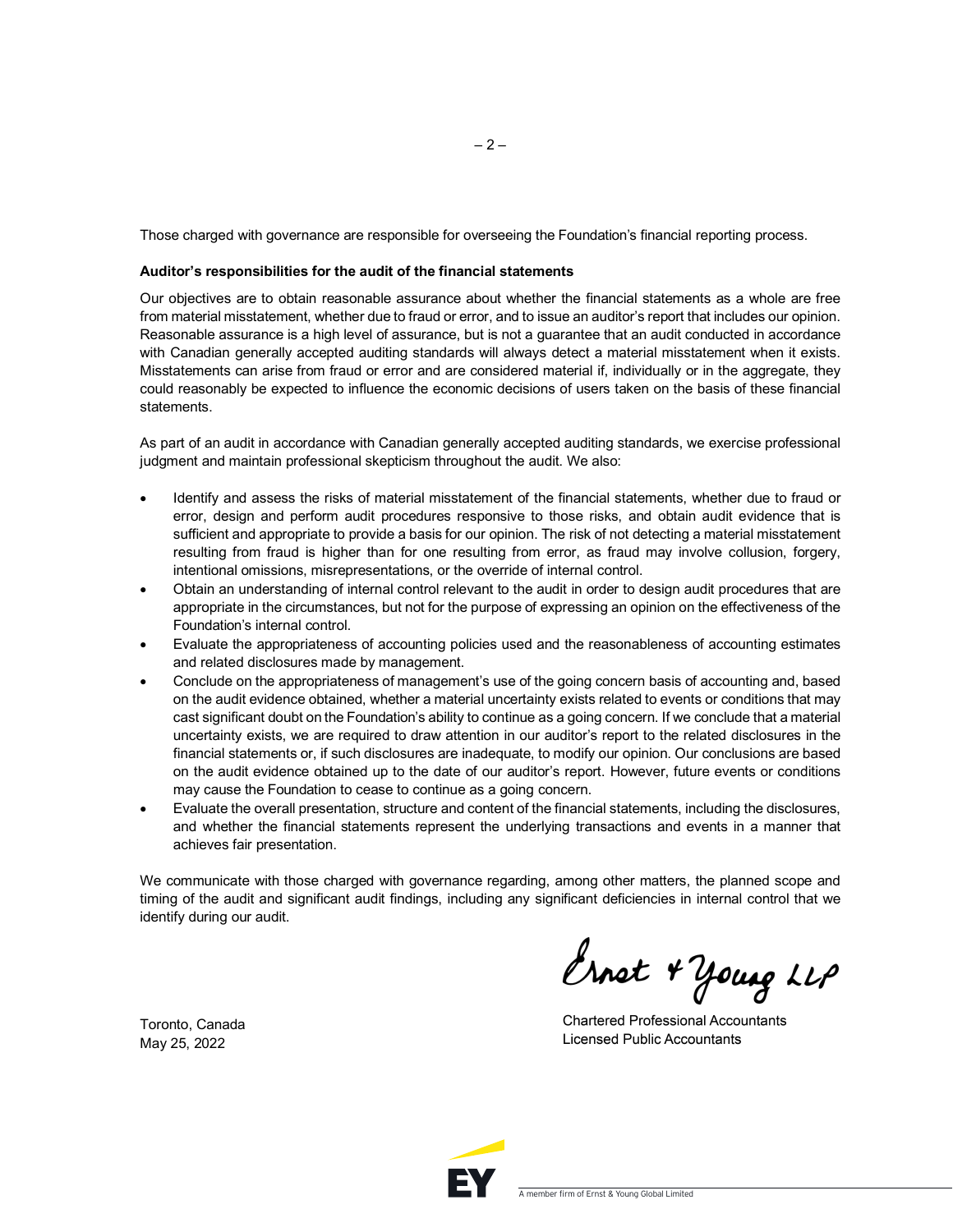## **Balance sheet**

As at December 31

|                                               | 2021       | 2020       |
|-----------------------------------------------|------------|------------|
|                                               | \$         | \$         |
| <b>Assets</b>                                 |            |            |
| Cash and cash equivalents                     | 293,371    | 345,116    |
| Accounts receivable and other                 | 226,134    | 13,473     |
| Investments, at fair value <i>[note 3[a]]</i> | 20,190,881 | 17,885,676 |
| Loans receivable [note 4]                     | 760,566    | 847,090    |
|                                               | 21,470,952 | 19,091,355 |
| Liabilities and fund balances                 |            |            |
| Liabilities                                   |            |            |
| Accounts payable and accrued liabilities      | 54,701     | 38,031     |
| Grants payable                                | 483,945    | 90,500     |
| Funds held for other organizations [note 5]   | 606,948    | 539,238    |
| <b>Total liabilities</b>                      | 1,145,594  | 667,769    |
| <b>Fund balances</b>                          |            |            |
| General Fund <i>Inote</i> 61                  | 5,841,029  | 5,392,494  |
| <b>Restricted Fund</b>                        | 1,057,897  | 891,117    |
| Endowment Fund [note 7]                       | 13,426,432 | 12,139,975 |
| <b>Total fund balances</b>                    | 20,325,358 | 18,423,586 |
|                                               | 21,470,952 | 19,091,355 |
|                                               |            |            |
| See accompanying notes                        |            |            |

On behalf of the Board:

Director **Director** Director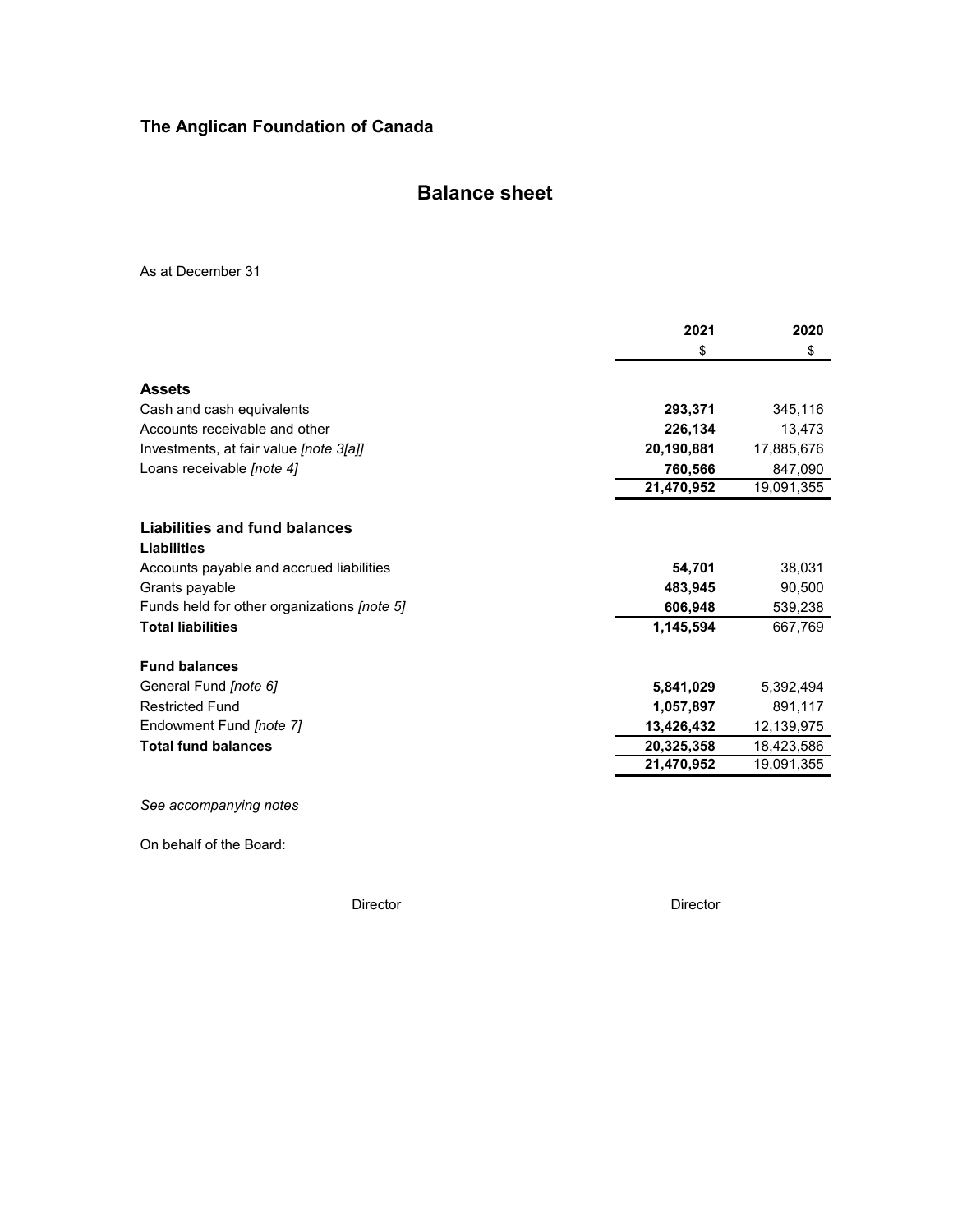## **Statement of operations and changes in fund balances**

## Year ended December 31

| 2021<br>2020<br>2020<br>2021<br>2020<br>2021<br>2020<br>2021<br>\$<br>\$<br>\$<br>\$<br>\$<br>\$<br>\$<br>S<br><b>Revenue</b><br>Bequests and gifts [note 9]<br>776,543<br>142,712<br>391,041<br>85,355<br>385,502<br>57,357<br>Annual contributions<br>170,610<br>165,680<br>170,610<br>165,680<br>Investment income [notes 3[b] and 7[b]]<br>2,550,790<br>692,110<br>551,282<br>1,063,979<br>795,028<br>794,701<br>243,746<br>38,614<br>Loan interest<br>38,614<br>25,460<br>25,460 |            |
|---------------------------------------------------------------------------------------------------------------------------------------------------------------------------------------------------------------------------------------------------------------------------------------------------------------------------------------------------------------------------------------------------------------------------------------------------------------------------------------|------------|
|                                                                                                                                                                                                                                                                                                                                                                                                                                                                                       |            |
|                                                                                                                                                                                                                                                                                                                                                                                                                                                                                       |            |
|                                                                                                                                                                                                                                                                                                                                                                                                                                                                                       |            |
|                                                                                                                                                                                                                                                                                                                                                                                                                                                                                       |            |
|                                                                                                                                                                                                                                                                                                                                                                                                                                                                                       |            |
|                                                                                                                                                                                                                                                                                                                                                                                                                                                                                       |            |
|                                                                                                                                                                                                                                                                                                                                                                                                                                                                                       |            |
| 10,022<br>3,081<br>10,022<br>3,081<br>Other income                                                                                                                                                                                                                                                                                                                                                                                                                                    |            |
| 3,539,638<br>1,138,902<br>1,398,047<br>530,263<br>1,077,612<br>608,639<br>1,063,979                                                                                                                                                                                                                                                                                                                                                                                                   |            |
| <b>Expenses</b>                                                                                                                                                                                                                                                                                                                                                                                                                                                                       |            |
| Promotion and development [note 10]<br>235,322<br>1,677<br>1,112<br>199,102<br>233,645<br>197,990                                                                                                                                                                                                                                                                                                                                                                                     |            |
| Operating and administration [note 10]<br>214,678<br>191,835<br>214,678<br>191,835                                                                                                                                                                                                                                                                                                                                                                                                    |            |
| Investment management and fund                                                                                                                                                                                                                                                                                                                                                                                                                                                        |            |
| administration [note 10]<br>192,681<br>168,708<br>85,773<br>106,781<br>82,935<br>85,900                                                                                                                                                                                                                                                                                                                                                                                               |            |
| Loan management [note 10]<br>14,740<br>9,544<br>14,740<br>9,544                                                                                                                                                                                                                                                                                                                                                                                                                       |            |
| 652,225<br>574,385<br>543,767<br>490,338<br>108,458<br>84,047<br>—                                                                                                                                                                                                                                                                                                                                                                                                                    |            |
| Excess of revenue over expenses before                                                                                                                                                                                                                                                                                                                                                                                                                                                |            |
| 2,887,413<br>854,280<br>39,925<br>524,592<br>1,063,979<br>grants and disbursements<br>564,517<br>969,154                                                                                                                                                                                                                                                                                                                                                                              |            |
| Grants and disbursements<br>985,641<br>538,009<br>405,745<br>200,822<br>579,896<br>337,187                                                                                                                                                                                                                                                                                                                                                                                            |            |
| Excess (deficiency) of revenue over expenses                                                                                                                                                                                                                                                                                                                                                                                                                                          |            |
| 1,901,772<br>26,508<br>448,535<br>(160, 897)<br>389,258<br>187,405<br>1,063,979<br>and grants and disbursements for the year                                                                                                                                                                                                                                                                                                                                                          |            |
| 18,397,078<br>5,427,465<br>698,714<br>Fund balances, beginning of year<br>18,423,586<br>5,392,494<br>891,117<br>12,139,975                                                                                                                                                                                                                                                                                                                                                            | 12,270,899 |
| Interfund transfers [note 8]<br>125,926<br>(222, 478)<br>4,998<br>222,478                                                                                                                                                                                                                                                                                                                                                                                                             | (130, 924) |
| 18,423,586<br>20,325,358<br>5,841,029<br>Fund balances, end of year<br>5,392,494<br>891,117<br>13,426,432<br>1,057,897                                                                                                                                                                                                                                                                                                                                                                | 12,139,975 |

*See accompanying notes*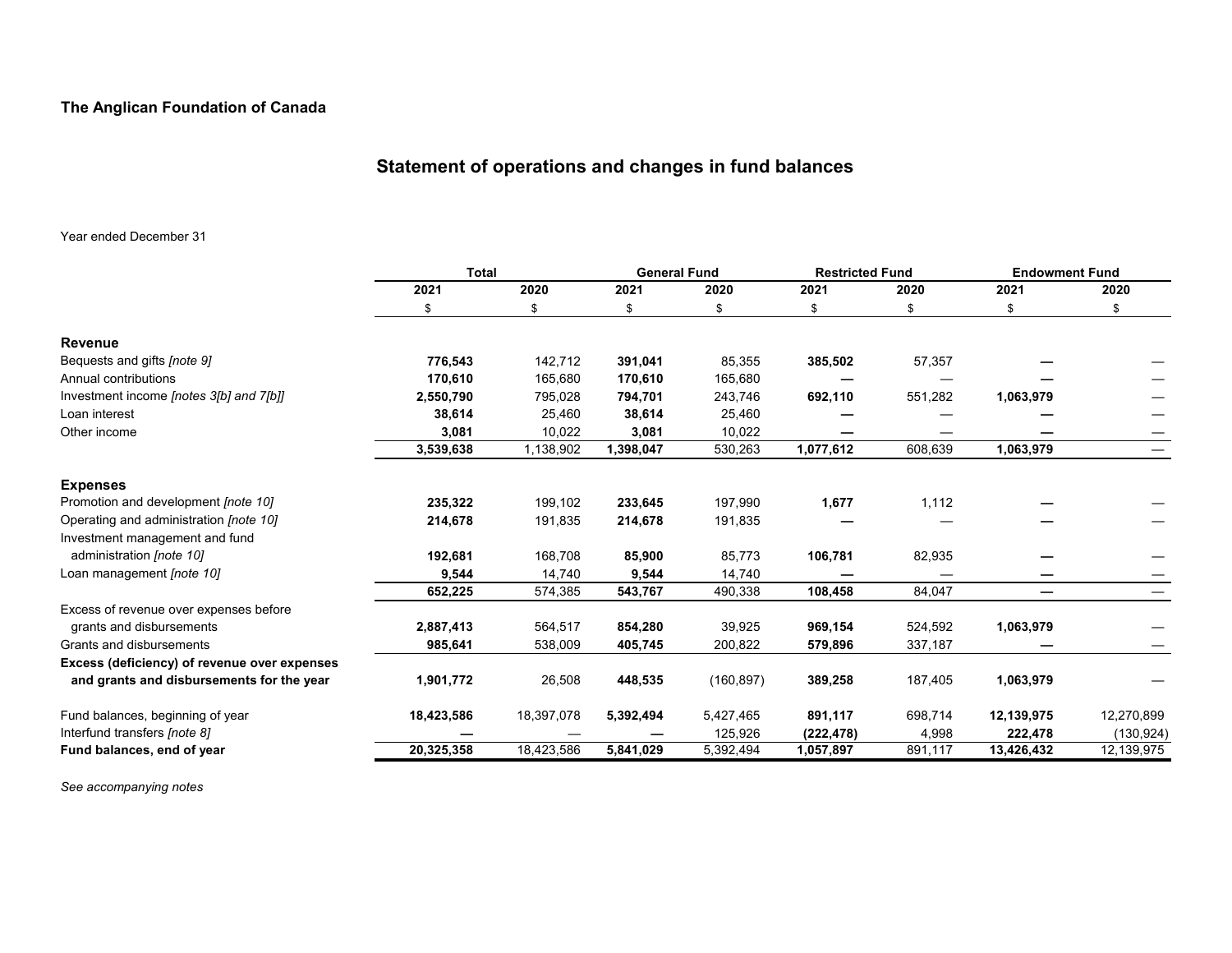## **Statement of cash flows**

Year ended December 31

|                                                                    | 2021        | 2020       |
|--------------------------------------------------------------------|-------------|------------|
|                                                                    | \$          | \$         |
| <b>Operating activities</b>                                        |             |            |
| Excess of revenue over expenses and grants                         |             |            |
| and disbursements for the year                                     | 1,901,772   | 26,508     |
| Add (deduct) items not involving cash                              |             |            |
| Reinvested investment income                                       | (611, 504)  | (738, 403) |
| Unrealized loss (gain) on investments                              | (1,876,923) | 57,905     |
|                                                                    | (586, 655)  | (653,990)  |
| Changes in non-cash working capital balances related to operations |             |            |
| Decrease (increase) in accounts receivable and other               | (212, 661)  | 8,843      |
| Increase (decrease) in accounts payable and accrued liabilities    | 16,670      | (29, 890)  |
| Increase (decrease) in grants payable                              | 393,445     | (87,600)   |
| Increase in funds held for other organizations, net                | 67,710      | 502,966    |
| Cash used in operating activities                                  | (321, 491)  | (259,671)  |
| <b>Investing activities</b>                                        |             |            |
| Withdrawal (redemption) of investments, net                        | 183,222     | (12, 994)  |
| Advances on loans receivable                                       | (40,000)    | (270,000)  |
| Payments received on loans receivable                              | 126,524     | 96,926     |
| Cash provided by (used in) investing activities                    | 269,746     | (186,068)  |
| Net decrease in cash during the year                               | (51, 745)   | (445,739)  |
| Cash and cash equivalents, beginning of year                       | 345.116     | 790,855    |
| Cash and cash equivalents, end of year                             | 293,371     | 345,116    |

*See accompanying notes*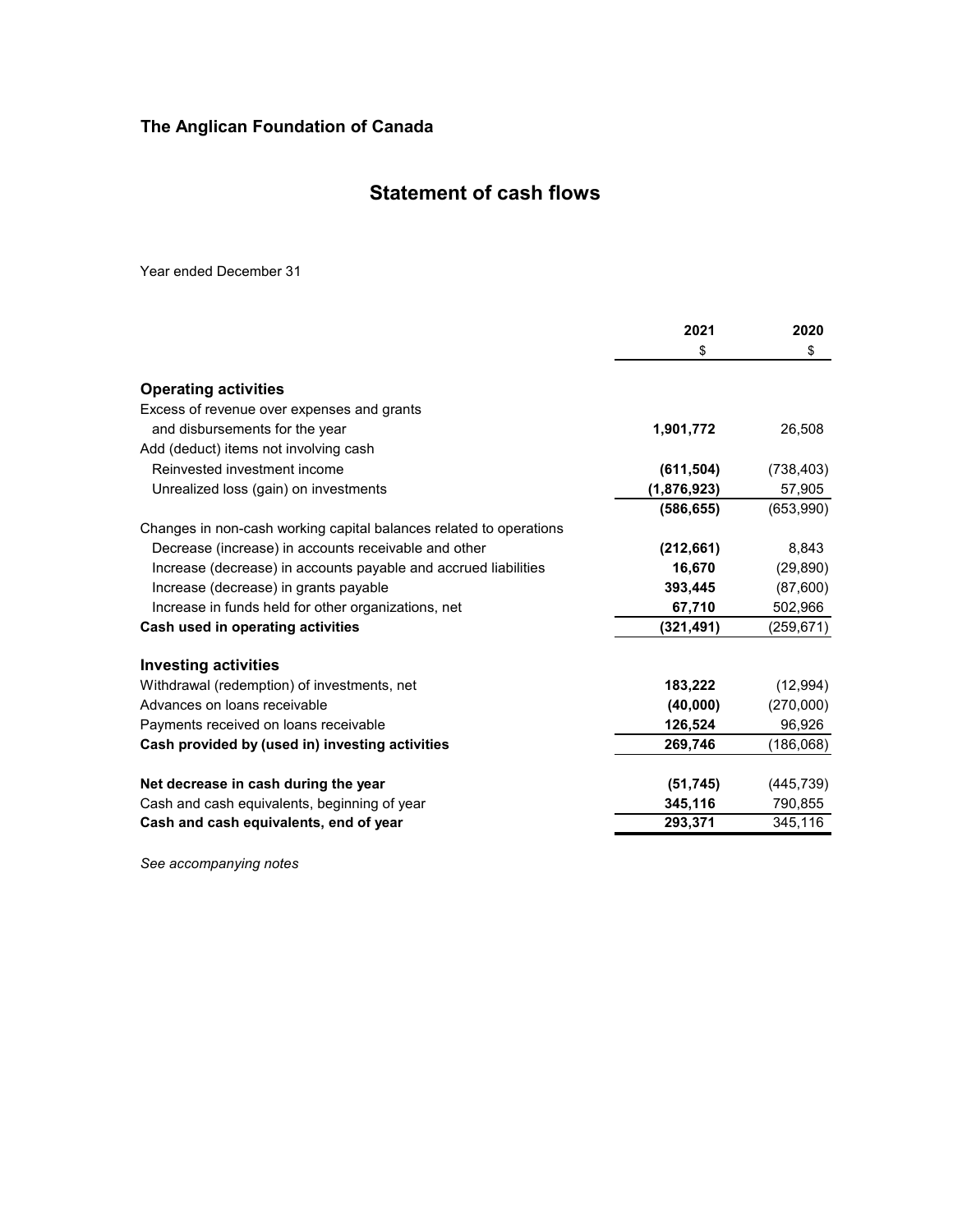## **Notes to financial statements**

December 31, 2021

## **1. Purpose of the organization**

The Anglican Foundation of Canada [the "Foundation"] was set up as an organization to fund general purpose gifts and gifts designated for restricted purposes to support the work of the Anglican Church of Canada. The Foundation provides financial aid in the form of grants and loans to parts of the Anglican Church of Canada where assistance is most needed and will have the greatest impact.

The Foundation was formed under the *Canada Corporations Act* in 1957 and was continued under the *Canada Not-for-profit Corporations Act* in 2013. It is a registered charity under the *Income Tax Act* (Canada) and, as such, it is exempt from income taxes and able to issue gift receipts for income tax purposes.

## **2. Summary of significant accounting policies**

These financial statements are prepared in accordance with Part III of the *CPA Canada Handbook* <sup>−</sup> *Accounting*, "Accounting Standards for Not-for-Profit Organizations", which sets out generally accepted accounting principles for not-for-profit organizations in Canada and includes the significant accounting policies summarized below.

### **Basis of presentation**

For financial reporting purposes, the accounts have been classified into the following funds:

#### *General Fund*

The General Fund accounts for the Foundation's general fundraising, granting and administrative activities. The General Fund reports unrestricted resources available for immediate purposes.

#### *Restricted Fund*

The Restricted Fund reports resources that are to be used for specific purposes, including projects to support specific regions, parishes and dioceses, as designated by the donor.

## *Endowment Fund*

The Endowment Fund reports resources where either external or internal restrictions require that the principal must be maintained permanently and administered in accordance with the Foundation's endowment management policy. Investment income (loss) earned on these resources is reported in the Restricted Fund, General Fund or Endowment Fund, depending on restrictions imposed by the donor.

#### **Cash and cash equivalents**

Cash and cash equivalents consist of cash on hand and units in money market funds. Cash and investments meeting the definition of cash and cash equivalents held for investing, rather than operating purposes, are classified as investments.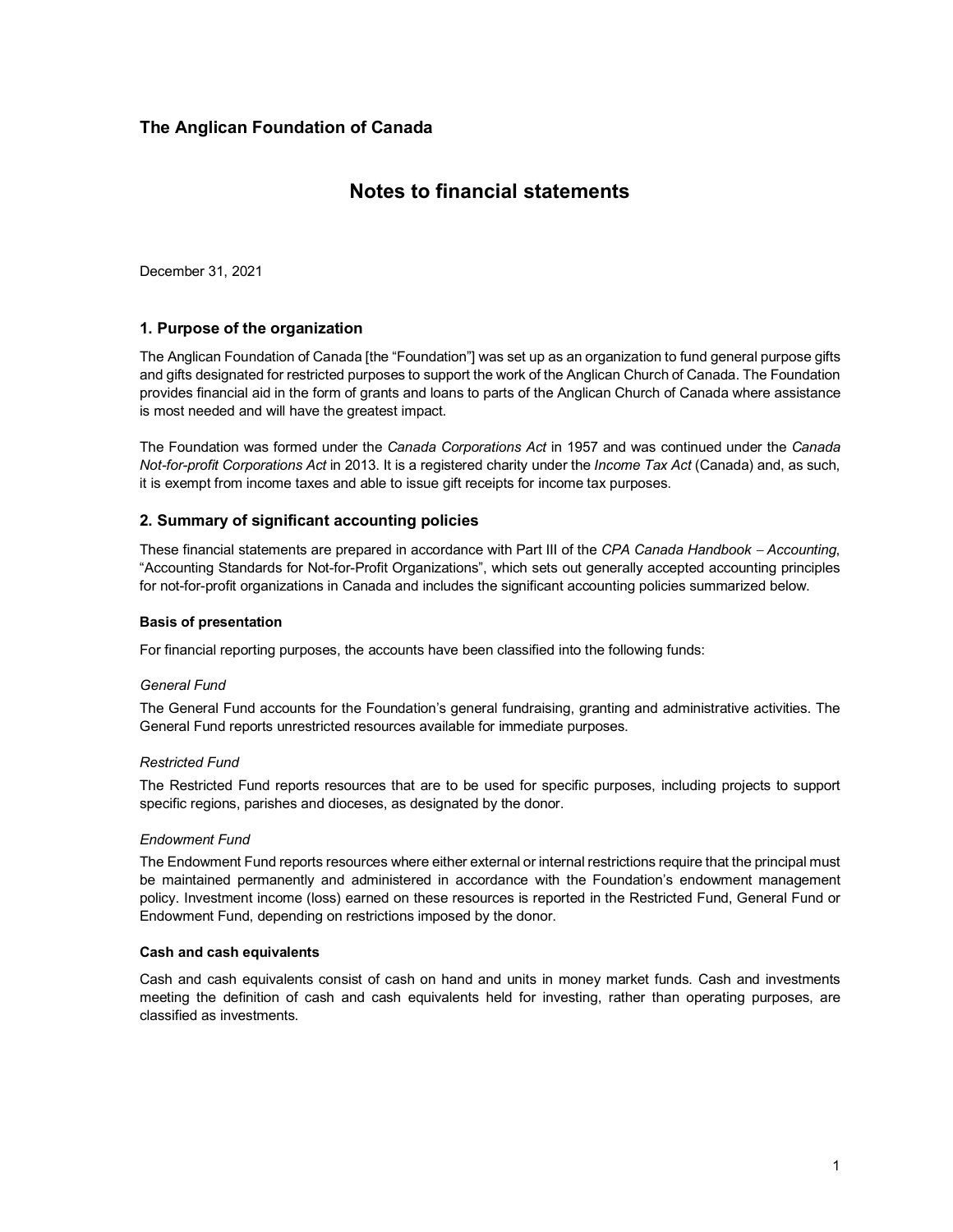## **Notes to financial statements**

December 31, 2021

#### **Revenue recognition**

The Foundation follows the restricted fund method of accounting for contributions, which include grants and gifts. Grants and bequests are recognized when received or receivable if the amount to be received can be reasonably estimated and collection is reasonably assured. Other gifts are recorded when received since pledges are not legally enforceable claims. Unrestricted contributions are recognized as revenue in the General Fund when initially recorded in the accounts. Externally restricted contributions, except endowment contributions, are recorded in the Restricted Fund when initially recognized in the accounts. Externally restricted endowment contributions are recorded in the Endowment Fund when initially recognized in the accounts.

Annual contributions are recorded in the year in which they are received since these contributions represent gifts to the Foundation. Annual contributions entitle the donor to vote at meetings of the Foundation.

Investment income consists of interest, dividends, distributions from pooled funds, realized gains (losses) on sale of investments and the net change in unrealized gains (losses). Investment income earned on the Endowment Fund or Restricted Fund resources that must be spent on donor-restricted activities is recognized as revenue of the Restricted Fund. Investment income subject to donor restrictions stipulating that it be added to the endowment is recognized as revenue of the Endowment Fund. Unrestricted investment income earned on Endowment Fund, Restricted Fund and General Fund resources is recognized as revenue of the General Fund. Investment losses are allocated in a manner consistent with investment income.

#### **Grants and disbursements**

Grants and disbursements are recorded as an expense when approved and the Foundation has notified the grantee.

#### **Financial instruments**

Investments are recorded at fair value. Transactions are recorded on a trade date basis and transaction costs are expensed as incurred.

Other financial instruments, including accounts receivable and accounts payable and accrued liabilities, are initially recorded at their fair value and are subsequently measured at cost, net of any provisions for impairment.

#### **Allocation of expenses**

The costs of personnel directly related to functions are allocated to each function. General support and other costs are not allocated.

#### **Foreign currency translation**

The market values of investments and other monetary items denominated in foreign currencies are translated into Canadian dollars at the year-end rate. Revenue and expenses denominated in foreign currencies are translated at the transaction date. Translation gains and losses are recorded in the statement of operations and changes in fund balances.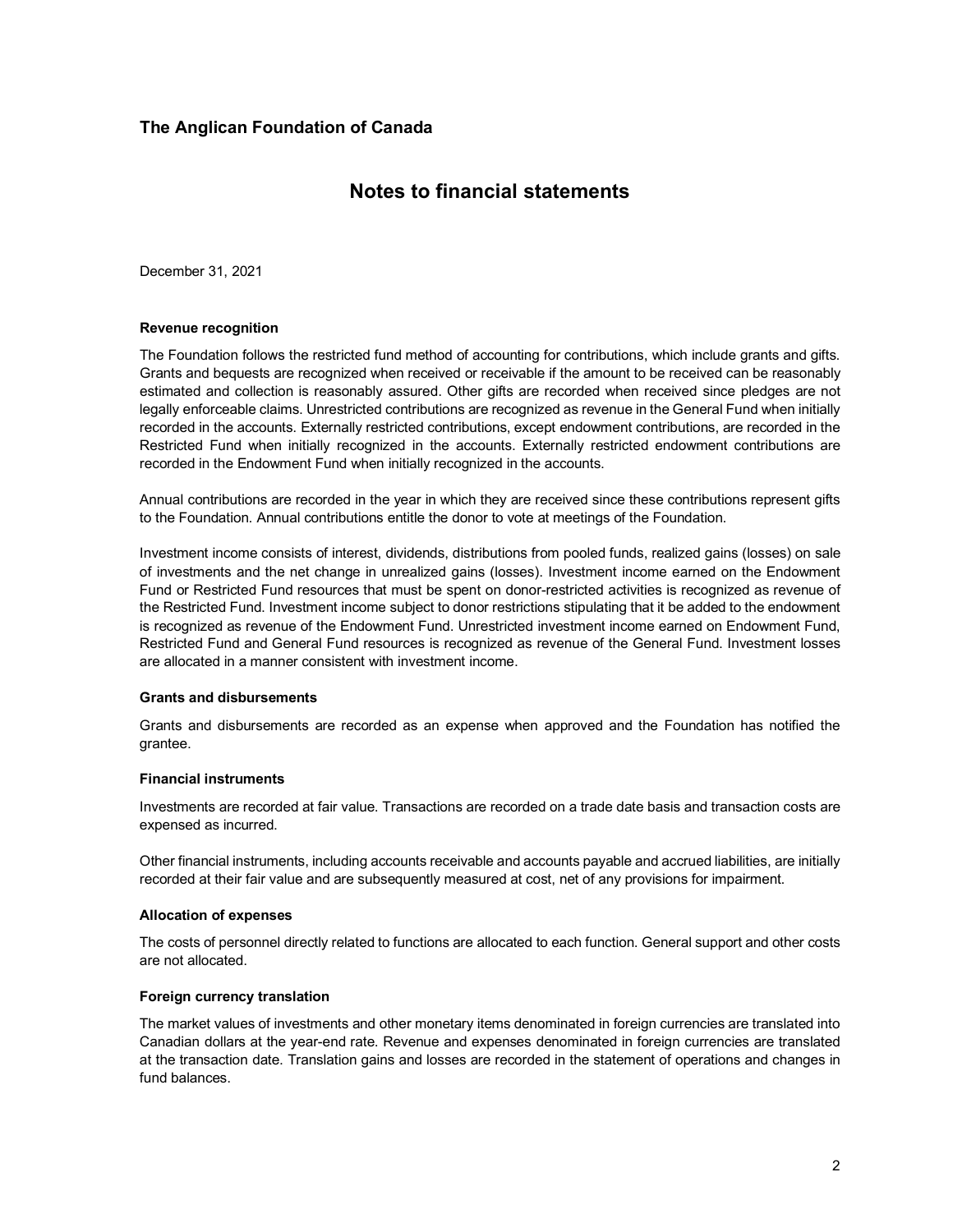## **Notes to financial statements**

December 31, 2021

### **Contributed materials and services**

Contributed materials and services are not recognized in the financial statements.

### **3. Investments**

[a] Investments, which consist primarily of units in pooled funds, have the following asset mix:

|                                                     | 2021<br>\$ | 2020<br>\$ |
|-----------------------------------------------------|------------|------------|
| Cash and cash equivalents                           | 238,489    | 521,257    |
| Fixed income                                        | 4,681,601  | 4,502,839  |
| Canadian equities                                   | 4,522,603  | 3,765,969  |
| Global equities                                     | 8,250,219  | 6,691,731  |
| Infrastructure and real estate                      | 2,497,969  | 2,403,880  |
|                                                     | 20,190,881 | 17,885,676 |
| [b]<br>Investment income consists of the following: |            |            |
|                                                     | 2021       | 2020       |
|                                                     | \$         | \$         |
| Interest and dividends                              | 594,716    | 532,760    |

| Realized gains and changes in unrealized gains on investments | 1.956.074 | 262,268 |
|---------------------------------------------------------------|-----------|---------|
|                                                               | 2,550,790 | 795.028 |

#### **4. Loans receivable**

The continuity of loans receivable is as follows:

|                                                     | 2021<br>\$ | 2020<br>\$ |
|-----------------------------------------------------|------------|------------|
| Balance, beginning of year                          | 847.090    | 674.016    |
| Loans advanced during the year                      | 40.000     | 270,000    |
|                                                     | 887.090    | 944.016    |
| Repayments during the year, net of interest charges | (126.524)  | (96, 926)  |
| Balance, end of year                                | 760.566    | 847,090    |

As at December 31, 2021, all of the loans bear interest at 5% [2020 – 5%]. In fiscal 2020, due to the COVID-19 pandemic and the financial impact on the economy, the Foundation gave the option to defer loan principal and waive interest payments to all loan holders during the six-month period from April 1, 2020 to September 30, 2020, and to extend the maturity date of the loans by six months, which resulted in reduced interest income of \$8,023 during the year ended December 31, 2020.

**2,550,790** 795,028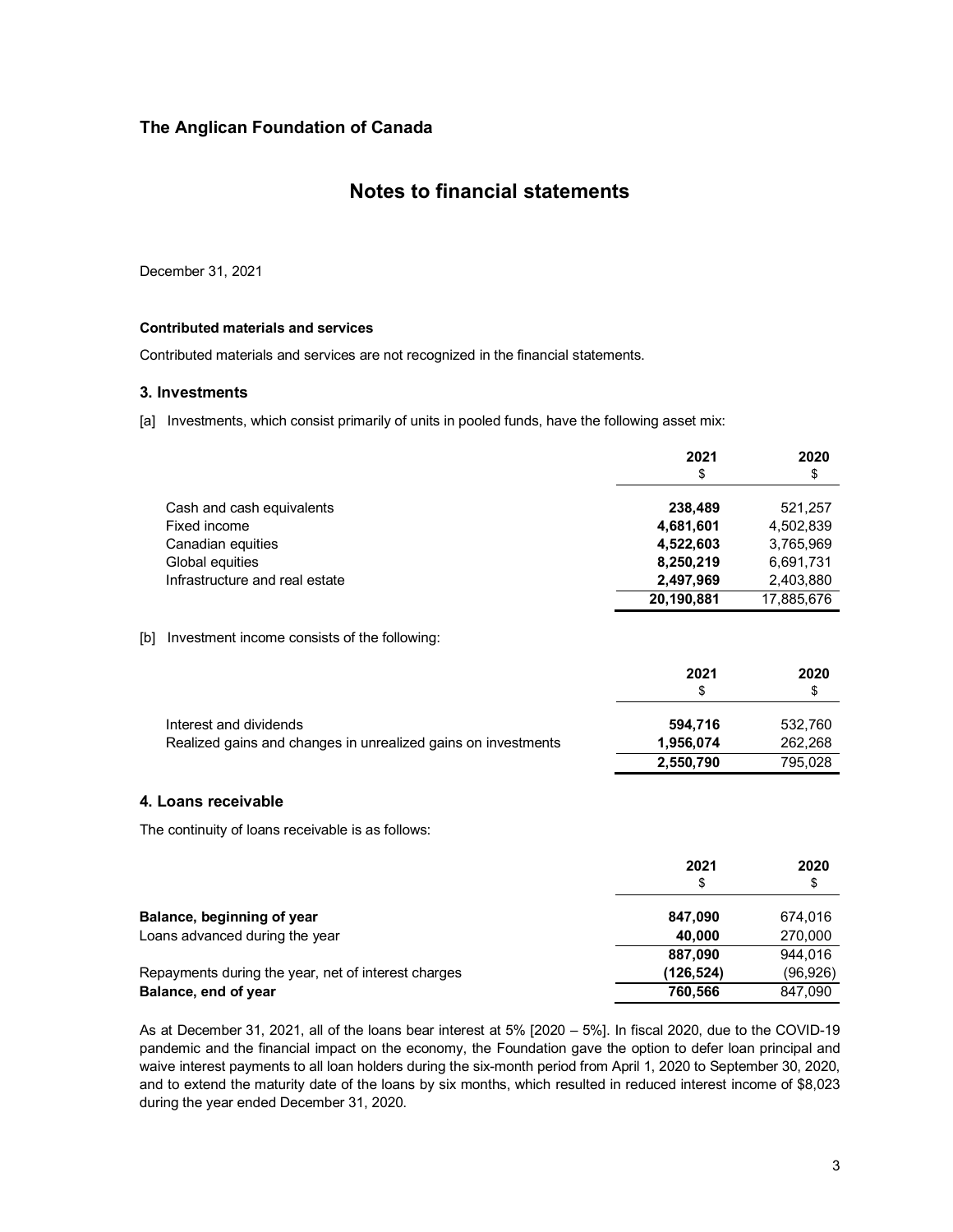## **Notes to financial statements**

December 31, 2021

Principal payments related to the loans receivable are due as follows:

|            | \$      |
|------------|---------|
| 2021       | 70,273  |
| 2022       | 67,441  |
| 2023       | 70,813  |
| 2024       | 72,974  |
| 2025       | 73,527  |
| Thereafter | 405,538 |
|            | 760,566 |

As at December 31, 2021, there were no commitments outstanding to provide loans [2020 – \$40,000].

## **5. Funds held for other organizations**

The continuity of funds held for other organizations is as follows:

|                                   | 2021     | 2020      |
|-----------------------------------|----------|-----------|
|                                   | \$       | \$        |
| Balance, beginning of year        | 539,238  | 36,272    |
| Funds advanced from organizations |          | 537,000   |
| Funds returned to organizations   |          | (35, 576) |
| Net investment income             | 82,710   | 1,542     |
| Grants paid                       | (15,000) |           |
| Balance, end of year              | 606.948  | 539.238   |

Funds held for other organizations consist of funds placed with the Foundation for investment within its pooled funds. The investment income earned on these funds is distributed in accordance with the Foundation's investment policy for the purposes designated by the other organizations, which support Anglican communities and projects across Canada.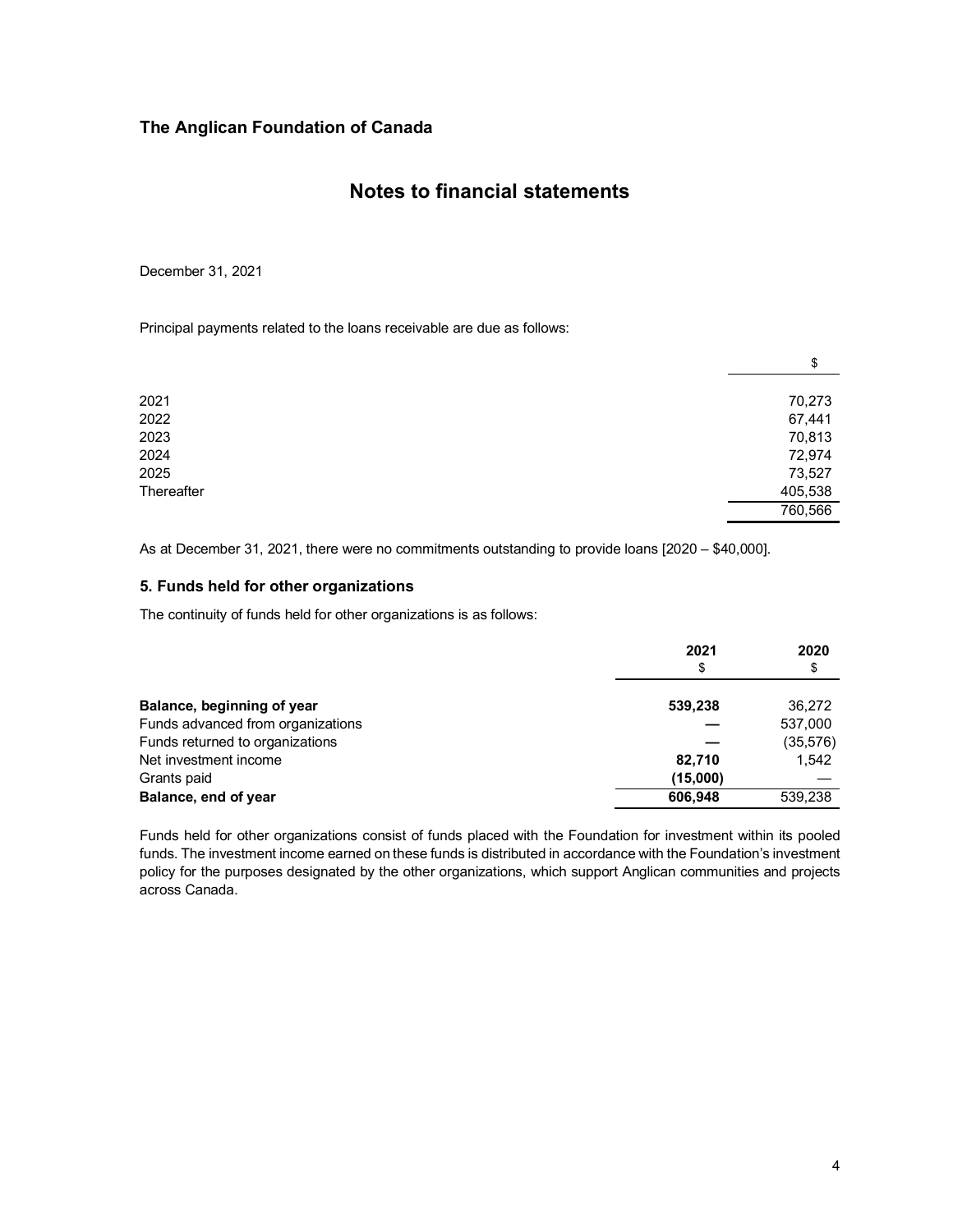## **Notes to financial statements**

December 31, 2021

### **6. General Fund**

The General Fund has been designated by the Board of Directors [the "Board"] as follows:

|                       | 2021<br>\$ | 2020<br>\$ |
|-----------------------|------------|------------|
| Undesignated          | 1,626,030  | 1,392,494  |
| Designated for grants | 215,000    |            |
| Designated for loans  | 2,000,000  | 2,000,000  |
| Contingency           | 2,000,000  | 2,000,000  |
|                       | 5,841,030  | 5,392,494  |

The Board periodically approves transfers between these items of the General Fund. In 2021, the Board approved the transfer of \$215,000 from the Undesignated fund to Designated for grants fund.

## **7. Endowment Fund**

[a] The Endowment Fund consists of the following:

|                          | 2021<br>\$. | 2020<br>S  |
|--------------------------|-------------|------------|
| Externally endowed funds | 11,419,492  | 10,322,026 |
| Internally endowed funds | 2,006,940   | 1,817,949  |
|                          | 13,426,432  | 12,139,975 |

[b] The Foundation has adopted a capital preservation policy. This policy has the objective of protecting the real value of the endowments by limiting the amount of income available for spending and requiring the reinvestment of any income earned in excess of this limit. The calculated amount of income currently made available for spending is based on 4% [2020 – 4%] of the moving average market value of the endowment net assets over a three-year period. The spending rate represents the expected long-term real rate of return [income earned, including realized and unrealized gains and losses, less inflation] on these investments and is reviewed periodically. A portion of the income made available for spending is allocated to the General Fund to fund administrative fees in accordance with the Foundation's policy.

In any particular year, should investment income be insufficient to fund the calculated amount to be made available for spending or if investment returns are negative, the shortfall is funded by a transfer from the Endowment Fund to the Restricted or General Fund, respectively, depending on the use of funds.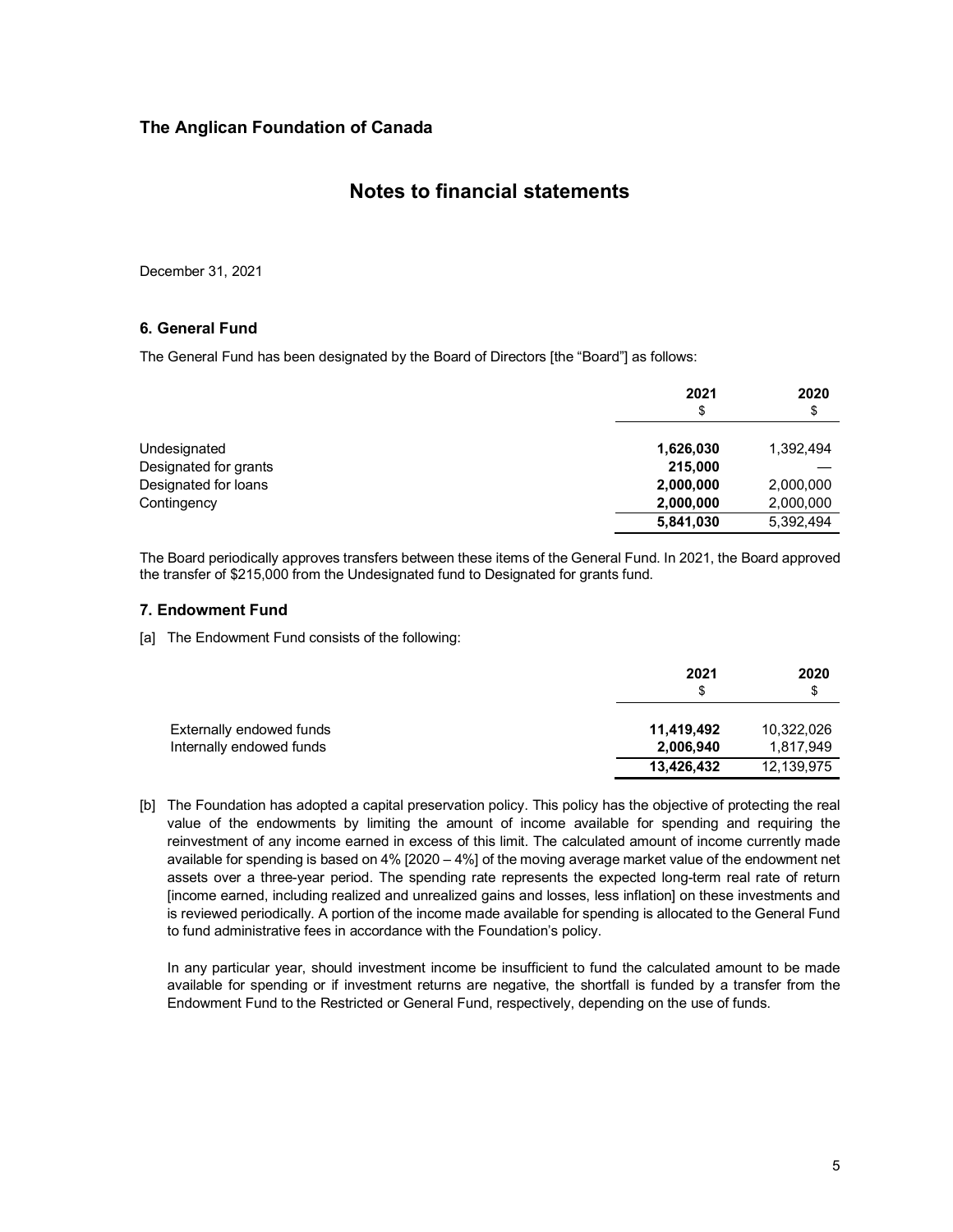## **Notes to financial statements**

December 31, 2021

In fiscal 2021, investment income earned on endowment net assets was \$1,728,944. The amount made available for spending on externally endowed funds of \$475,974 was recognized as revenue in the Restricted Fund. The balance of \$1,252,970 was allocated for preservation of capital. Of this, \$1,063,979 related to capital preservation of externally endowed funds and was recorded as investment income in the Endowment Fund. Capital preservation of \$188,991 related to internally endowed funds was recorded as revenue in the Restricted Fund and transferred to the Endowment Fund *[note 8].*

In fiscal 2020, investment income earned on endowment net assets was \$540,288. The amount made available for spending on externally endowed funds of \$471,807 was recognized as revenue in the Restricted Fund. In 2020, there was a shortfall of \$140,380 of investment income earned to cover both investment management and fund administration fees. As a result, \$14,454 and \$125,926 were transferred from the Endowment Fund to the Restricted Fund and General Fund, respectively *[note 8]*.

## **8. Interfund transfers**

Interfund transfers consist of the following:

|                                                                                                    |                     | 2021              |                  |
|----------------------------------------------------------------------------------------------------|---------------------|-------------------|------------------|
|                                                                                                    |                     | <b>Restricted</b> | <b>Endowment</b> |
|                                                                                                    | <b>General Fund</b> | <b>Fund</b>       | <b>Fund</b>      |
|                                                                                                    | \$                  | \$                | \$               |
| Capital preservation of internally endowed funds                                                   |                     |                   |                  |
| [note 7[b]]                                                                                        |                     | (188, 991)        | 188,991          |
| Transfer of funds not disbursed                                                                    |                     | (49, 612)         | 49,612           |
| Disbursement on closure of trust                                                                   |                     | 16,125            | (16, 125)        |
|                                                                                                    |                     | (222, 478)        | 222,478          |
|                                                                                                    |                     | 2020              |                  |
|                                                                                                    |                     | <b>Restricted</b> | <b>Endowment</b> |
|                                                                                                    | <b>General Fund</b> | <b>Fund</b>       | <b>Fund</b>      |
|                                                                                                    | \$                  | \$                | \$               |
| Shortfall of investment income earned to fund<br>administrative fees related to externally endowed |                     |                   |                  |
| funds <i>[note 7[b]]</i>                                                                           | 125,926             | 14,454            | (140, 380)       |
| Transfer of funds not disbursed                                                                    |                     | (9, 456)          | 9,456            |
|                                                                                                    | 125,926             | 4,998             | (130, 924)       |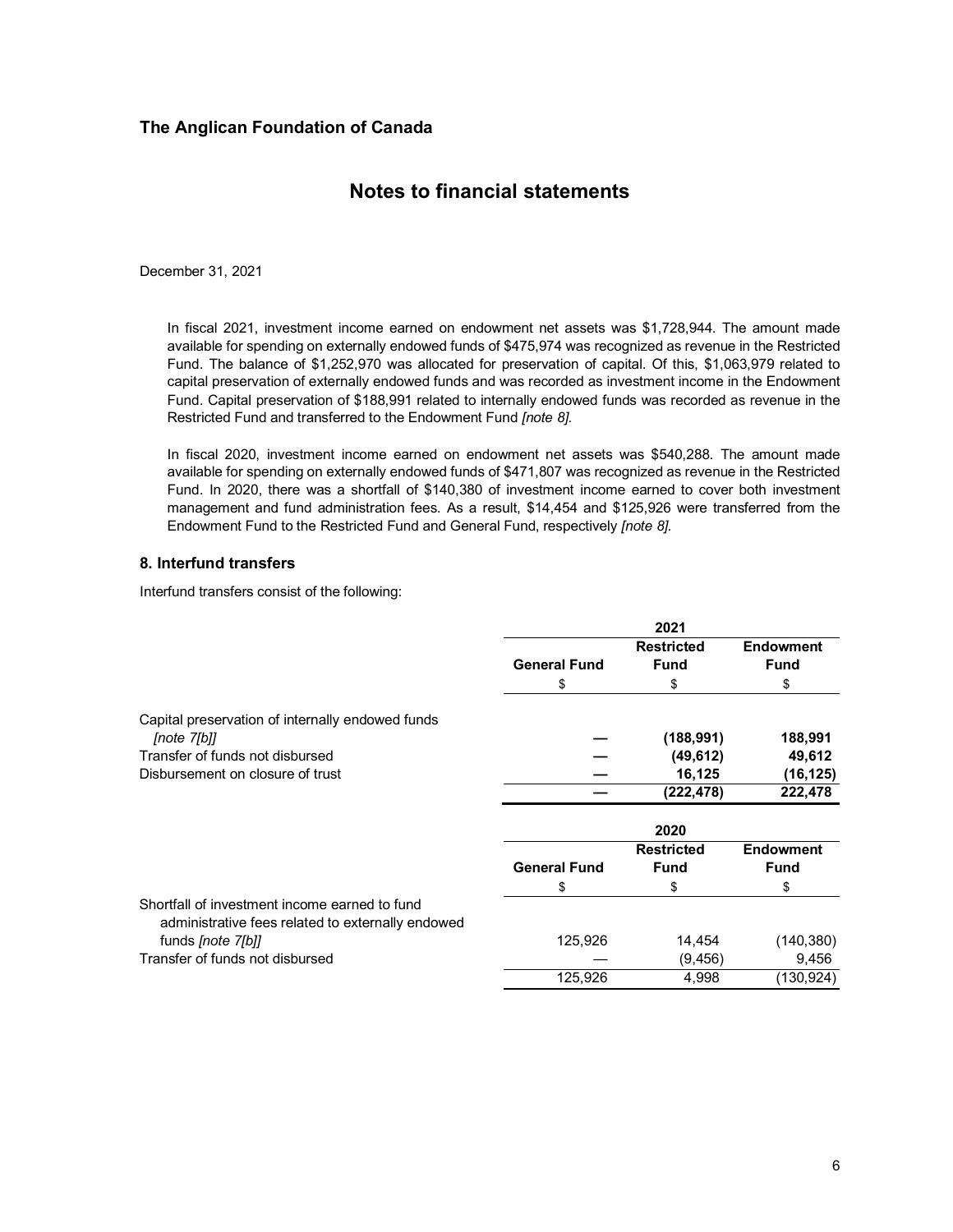## **Notes to financial statements**

December 31, 2021

### **9. Income beneficiary**

As at December 31, 2021, the Foundation is the income beneficiary of an externally administered trust with a market value of \$1,374,719 [2020 – \$1,221,921]. During the year, \$29,709 [2020 – \$28,900] was recorded as revenue from the trust and is recorded in the General Fund. These investments are not recorded in the financial statements of the Foundation.

## **10. Allocation of costs**

Certain personnel costs are allocated from operating and administration to other functions reported in the statement of operations and changes in fund balances as follows:

|                                               | 2021<br>S | 2020<br>S |
|-----------------------------------------------|-----------|-----------|
| Promotion and development                     | 147.577   | 131.216   |
| Investment management and fund administration | 47.611    | 53,607    |
| Loan management                               | 9.544     | 14.740    |
|                                               | 204,732   | 199,563   |

#### **11. Financial instruments**

The Foundation is exposed to various financial risks through transactions in financial instruments. Most of these financial risks relate to investments. The Foundation invests in a mix of publicly traded fixed income securities, equity securities, and alternative investments with the objective of preserving capital and benefiting from the long-term returns expected of prudently managed equity investments, while also enjoying the income generation and relative price stability of high-quality fixed income investments. Alternative investments include, but are not limited to, real estate, infrastructure, renewable power, private equity and credit. The Funds' main objectives are to provide an amount of annual cash disbursements to fulfill the Foundation's mandate in the short term, while also ensuring protection and growth of capital in order to fulfill the Foundation's mission over the long term.

To manage the risks related to investments, the Foundation has determined an investment strategy and asset mix that reflects a total investment return consistent with capital preservation, risk tolerance and liquidity needs of the Foundation. An investment policy was established to monitor and limit risks across asset classes, as well as the total portfolio. If the measured risk of the portfolio exceeds the limits set by the policy, actions will be taken to reduce the portfolio's risk. This Investment policy is reviewed periodically by the Foundation's investment committee consisting of members of the Board and third-party professionals with expertise in the investment management profession

#### **Currency risk**

The Foundation is exposed to foreign currency risk with respect to the underlying investments of its pooled funds denominated in foreign currencies, because the fair value of financial instruments or future cash flows associated with these instruments will fluctuate relative to the Canadian dollar due to changes in foreign currency rates. The Foundation mitigates its foreign currency risk exposure by limiting the extent of foreign currency exposure to a minimum and maximum percentage target by asset class for fixed income securities, on United States and other foreign equities for both its underlying pooled fund investments and alternative investments.